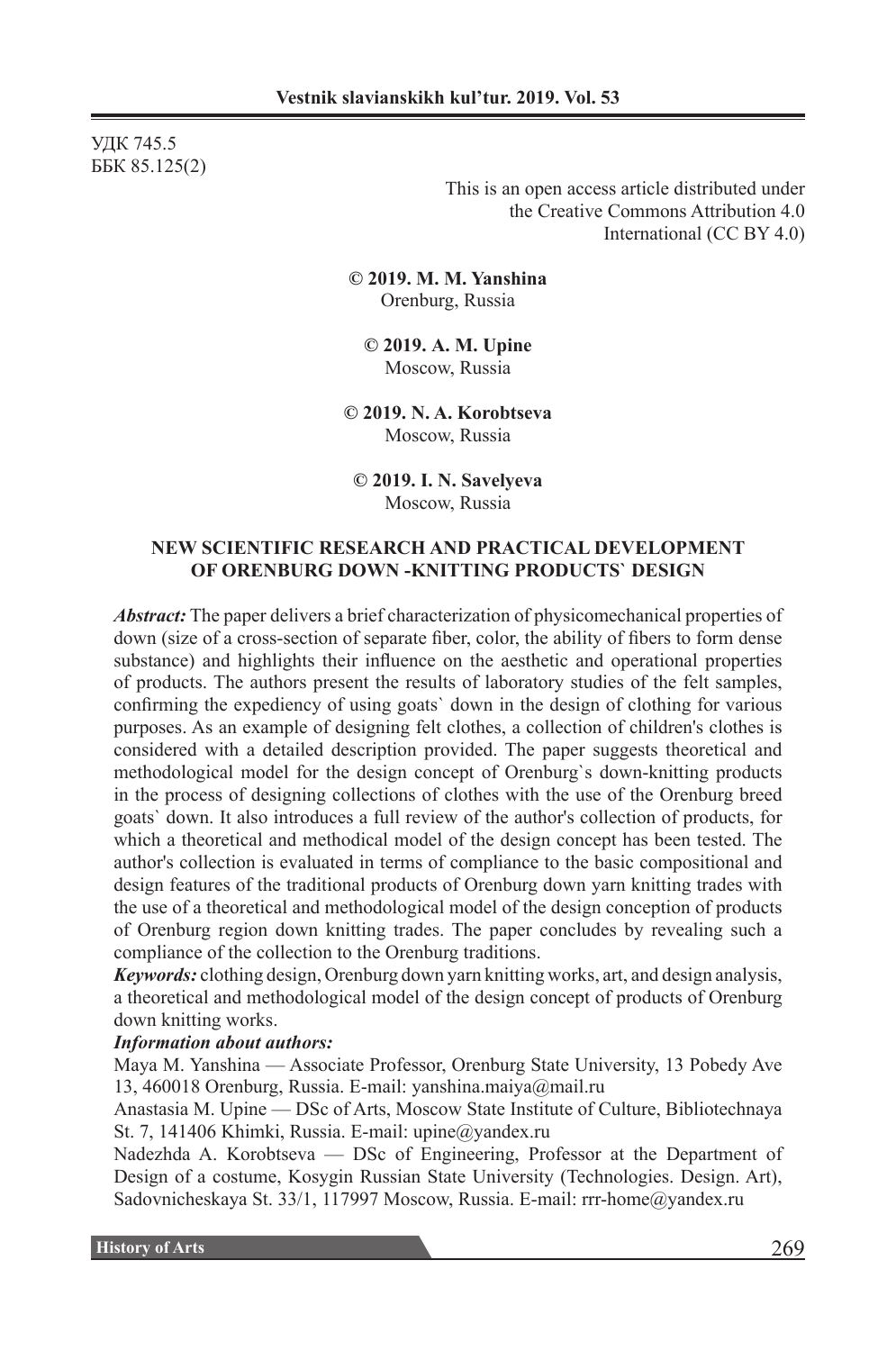Irina N. Savelyeva — PhD of Technical, DSc of Art History, Professor, Yablochkova 36, Apt. 75, 127322 Moscow, Russia. E-mail: home@yandex.ru *Received:* November 29, 2018

*Date of publication:* September 28, 2019

*For citation:* Yanshina M. M., Oupine A. M., Korobtseva N. A., Savelyeva I. N. New scientific research and practical development of Orenburg down -knitting products` design. *Vestnik slavianskikh kul'tur*, 2019, vol. 53, pp. 269–283. (In English)

**© 2019 г. М. М. Яньшина**

г. Оренбург, Россия

**© 2019 г. А. М. Упине** г. Москва, Россия

**© 2019 г. Н. А. Коробцева**  г. Москва, Россия

**© 2019 г. И. Н. Савельева** г. Москва, Россия

# **ДИЗАЙН ИЗДЕЛИЙ ОРЕНБУРГСКОГО ПУХОВЯЗАЛЬНОГО ПРОМЫСЛА: НОВЫЕ НАУЧНЫЕ И ПРАКТИЧЕСКИЕ РАЗРАБОТКИ**

*Аннотация:* В статье рассматривается эксперимент по соединению оренбургского пуха, оренбургской «паутинки» с войлоком в различных техниках валяния. Приводится краткая характеристика физико-механических свойств пуха (тонина, цвет, валкость) и отмечается их влияние на эстетические и эксплуатационные свойства изделий. В тексте статьи излагаются результаты лабораторных исследований войлочных образцов материалов, подтверждающие целесообразность использования козьего пуха в дизайне одежды различного назначения. В качестве одного из примеров проектирования войлочной одежды рассматривается коллекция детской одежды и дается ее подробное описание. В статье предлагается к использованию в процессе проектирования коллекций одежды с применением пуха коз оренбургской породы теоретико-методическая модель дизайн-концепции изделий пуховязального промысла Оренбуржья. Дается полный обзор авторской коллекции изделий, на которой апробирована теоретико-методическая модель дизайн-концепции. С помощью теоретико-методической модели дизайн-концепции изделий пуховязального промысла Оренбуржья производится оценка авторской коллекции на предмет соответствия основным композиционно-конструктивным особенностям традиционных изделий Оренбургского пуховязального промысла. Выявлено соответствие коллекции оренбургским традициям.

*Ключевые слова:* дизайн одежды, Оренбургский пуховязальный промысел, художественно-конструкторский анализ, теоретико-методическая модель дизайн-концепции изделий пуховязального промысла Оренбуржья.

# *Информация об авторах:*

Майя Михайловна Яньшина — доцент, Оренбургский государственный университет, просп. Победы, д. 13, 460018 г. Оренбург, Россия. E-mail: yanshina.maiya@ mail.ru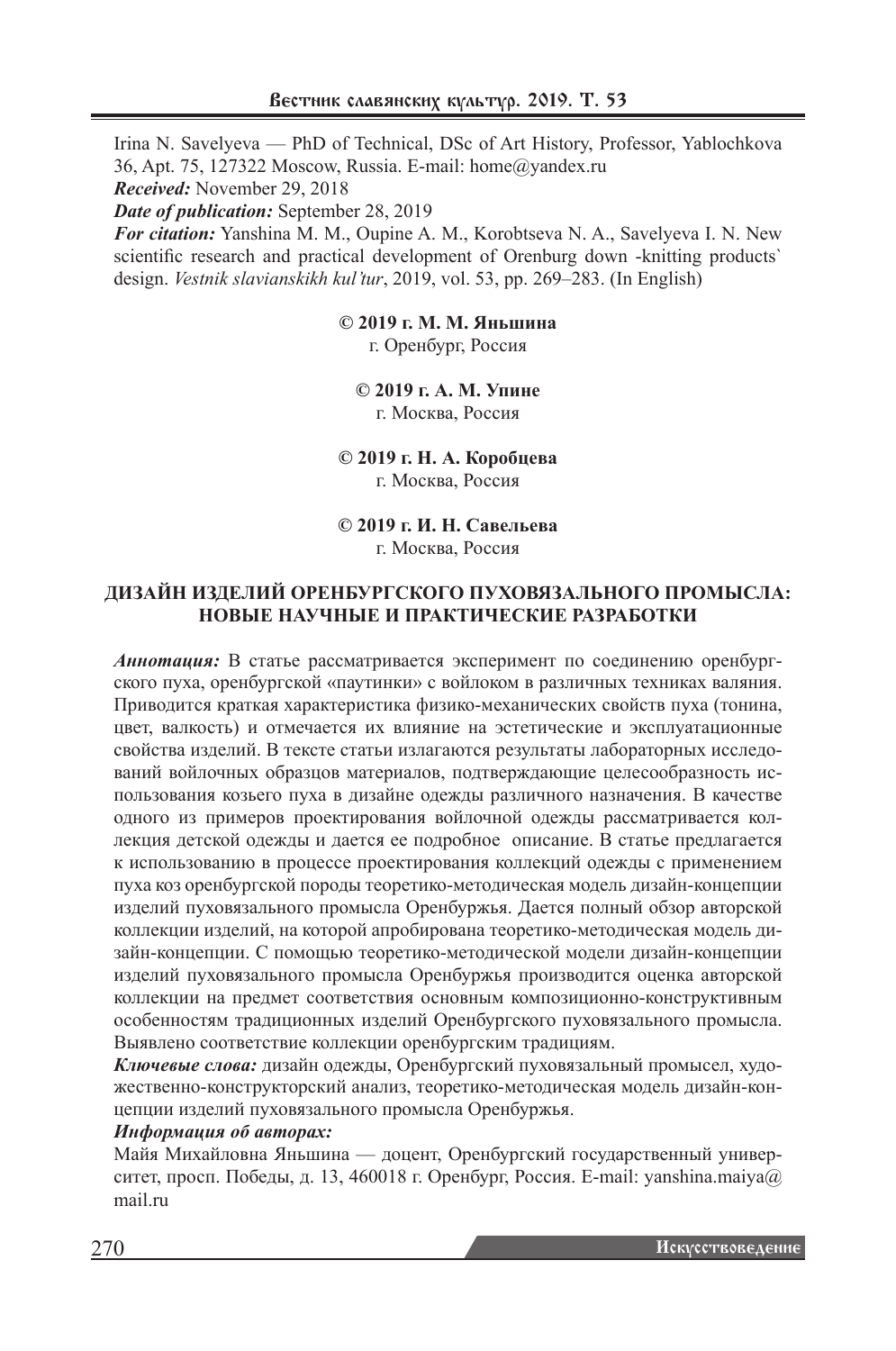Анастасия Михайловна Упине — доктор искусствоведения, Московский государственный институт культуры, Библиотечная улица, д. 7, 141406 г. Химки, Россия. E-mail: upine@yandex.ru

Надежда Алексеевна Коробцева — доктор технических наук, профессор, Российский государственный университет им. А. Н. Косыгина (Технологии. Дизайн. Искусство), ул. Садовническая, д. 33, стр. 1, 117997 г. Москва, Россия. E-mail: rrrhome@yandex.ru

Ирина Николаевна Савельева — кандидат технических наук, доктор искусствоведения, профессор, 127322 г. Москва, ул. Яблочкова, д. 36, кв. 75. E-mail: home@ yandex.ru

*Дата поступления статьи:* 29.11.2018

*Дата публикации:* 28.09.2019

*Для цитирования: Яньшина М. М., Упине А. М., Коробцева Н. А., Савельева И. Н.* Дизайн изделий оренбургского пуховязального промысла: новые научные и практические разработки // Вестник славянских культур. 2019. Т. 53. С. 269–283.

Europeans` usage of animals` wool as a main material for the production of clothes, textile, and felted products has been known since 1500 BC. Nowadays household goods of various purposes are manufactured from wool and down of a large number of domestic and wild animals. First of all, this refers to samples-symbols of national culture, proven as wellknown all over the world national brands such as English tweed, cashmere shawls, Peruvian Chulio hat, Russian felt boots — Valenki, Aran<sup>1</sup> or Irish knitwear, knitted articles with the Scandinavian décor style, made by Norwegian, Icelandic craftswoman.

The listed examples of costume elements are well-known fashion trends that have passed the test of time because they "continue the traditions of the compositional construction of the folk costume, in which functionality and construction are interconnected, plastic and decorative beginning" [1, p. 31].

In connection with the increased interest in environmentally oriented design over the last decades, to creating clothes based on traditional types of shaping and attitudes to materials, it seems to us quite reasonable to consider in this article the phenomenon of products from the Orenburg`s goat breed made in the framework of the Orenburg`s down-knitting works, and their design techniques.

Orenburg`s down yarn knitting trades (ODYNT) — a famous Russian brand, which has its own traditions, its own quality standards. Products of the handcraft, as well as products of many other folk crafts (Khokhloma, Palekh, Gzhel, etc.), have characteristic and recognizable features vividly expressed stylistically. The main products of the handcraft are fluff knitted shawls (warm thick shawls and thin lacy "gossamers").

The Orenburg`s craft has three components that make it possible to differentiate its own craft goods from other products: unique local downy raw materials, spinning and knitting technology, composite features of shawl products. Orenburg goats` down is very soft, curved in waves and has no core layer. Shawls and warm clothes are made from the thinnest and sturdy yarn which is got from goats` down. In diameter, goats` down is similar to natural silk or rabbits` down. Its own size of a cross-section of separate fiber is comparable to cashmere fibers and is inferior in size of a cross-section of separate fiber and length only to goats` down of the Chinese breed (table 1).

1 Aran islands — islands in Ireland; Aranese knitwear — knitted needles a cloth with a characteristic pattern — "braids" (authors` note).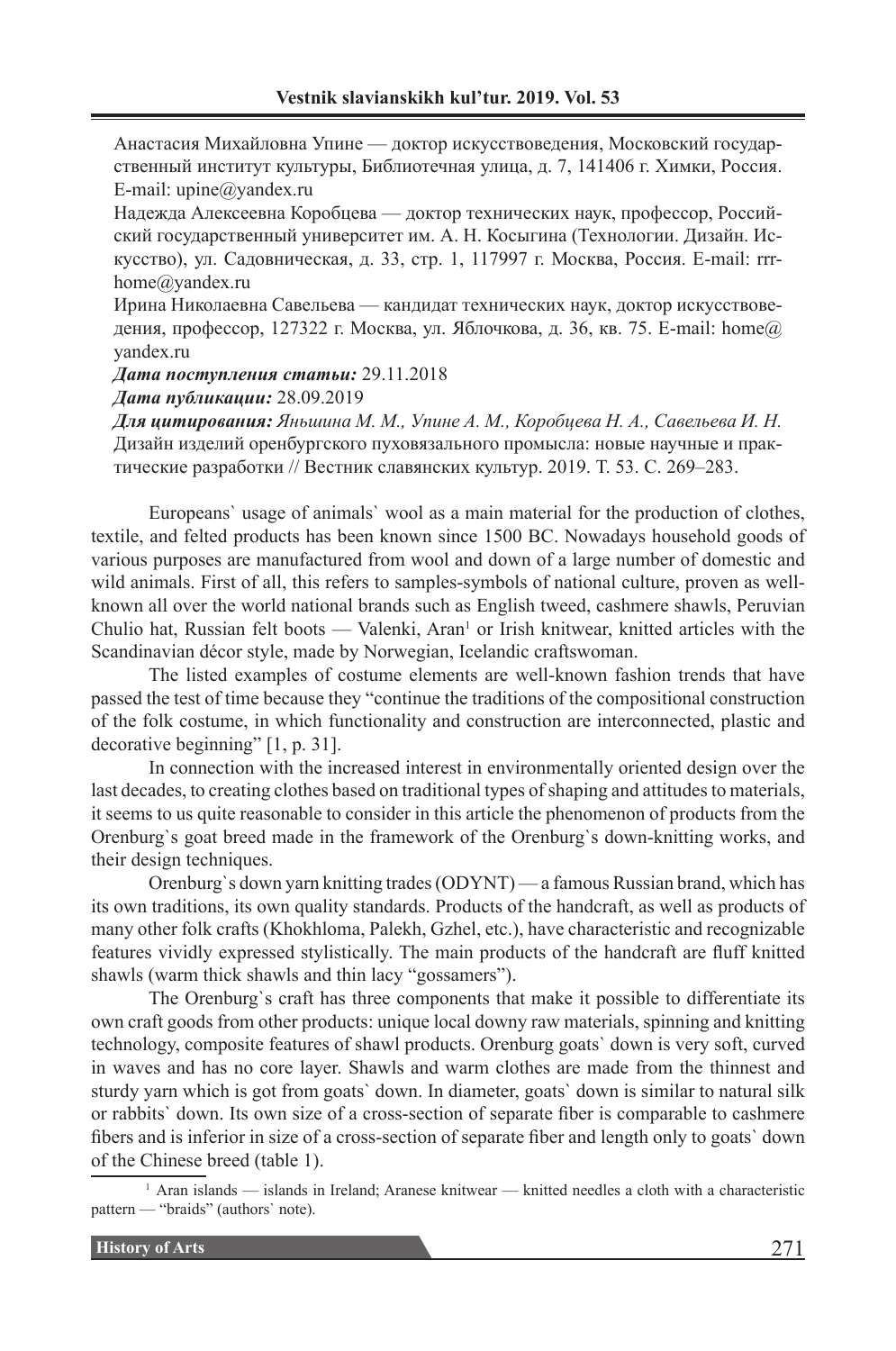| <b>Goats</b> Breed    | <b>Length of a Downy Fiber</b> | Size of a Cross-Section of<br><b>Separate Downy Fiber</b> |
|-----------------------|--------------------------------|-----------------------------------------------------------|
| Orenburg Breed        | $50 - 60$ mm                   | $14-16 \mu m$                                             |
| Near the Don Breed    | $88 - 105$ mm                  | $13,6 - 22,7 \,\mu m$                                     |
| Altai Mountains Breed | $80 - 90$ mm                   | $17 - 18 \mu m$                                           |
| Dagestanian Breed     | $80 - 90$ mm                   | $18 - 20 \mu m$                                           |
| Mongolian Breed       | $47,3 - 66,7$ mm               | $13,69 - 16,05 \mu m$                                     |
| Chinese Breed         | 71 mm                          | $14,01 \mu m$                                             |

#### **Table 1 – Indicators of down`s quality of various goats` breeds**

The unique properties of Orenburg goats` down are caused by geographic and climatic features — big temperature drops in the conditions of a sharply continental climate, strong winds, and also by Southern Urals` steppe grasslands with multi-species forage herbs.

Orenburg down is soft, elastic, has a small size of a cross-section of separate fiber and high evenness in thickness and length. These properties of downy raw materials determined all the best qualities of Orenburg shawls: lightness, softness, low thermal conductivity, i.e. high heat-shielding properties, beautiful appearance, wear resistance, high operational qualities, and the knitted manufacturing method ensured its plasticity and drapability. A comparatively small length of fibers of goat` down provides the short even coating of down which is not hiding an openwork knitted pattern.

Colour of down depends on a pigment which is contained in a cortical layer. The Orenburg`s down natural colours are grey and white.

Orenburg down, like all natural fibers, has a good hygroscopicity, has a good ability to be spun. It is very moisture capacious, has a little bigger ability to be turned into a felt unlike down of other breeds. By this caused its use in the production of high-quality sorts of hat felt. Unfortunately, the potential of such unique raw material as goats` down of Orenburg`s breed is not fully realized only in the production of knitted shawl products. At the same time, the global trend towards the environmental friendliness of the processes of design, production, and consumption focuses public attention on handmade things, traditional crafts, not only to such as embroidery, knitting. Making felt has become especially popular.

Making felt today went far beyond needlework, a large number of professional designers, for example, Claudy Jongstra, Anne Kyyro Quinn, Sas Adriaenssens, deal with design and manufacturing of felt products. Art objects, also wall panels, furniture, lamps have been created from felt, clothing designers have been making from felt their whole collections (Christine Birkle, Aya Bapani, etc.). Products, that are made of felt are in constant demand.

Felt from Orenburg goat`s down has a pleasant feel of cloth, better drapery with almost the same heat-protection properties, than any felt fabric of the same density of Merino wool.

As one of the possible solutions to this problem, we propose to consider a collection of children's clothing, that was made by the felt making method using goat`s down. It (collection) was developed at Orenburg State University`s Department of Design in the framework of scientific research regarding the formation of modern design principles for design objects, taking into account the typical regional ethnic, industrial, and other features.

The possibility of using goat`s down in the process of manufacturing products using the making felt method is confirmed by the results of laboratory studies conducted by the JSC "Central Research Institute of the Clothing Industry" (2014). In order to establish the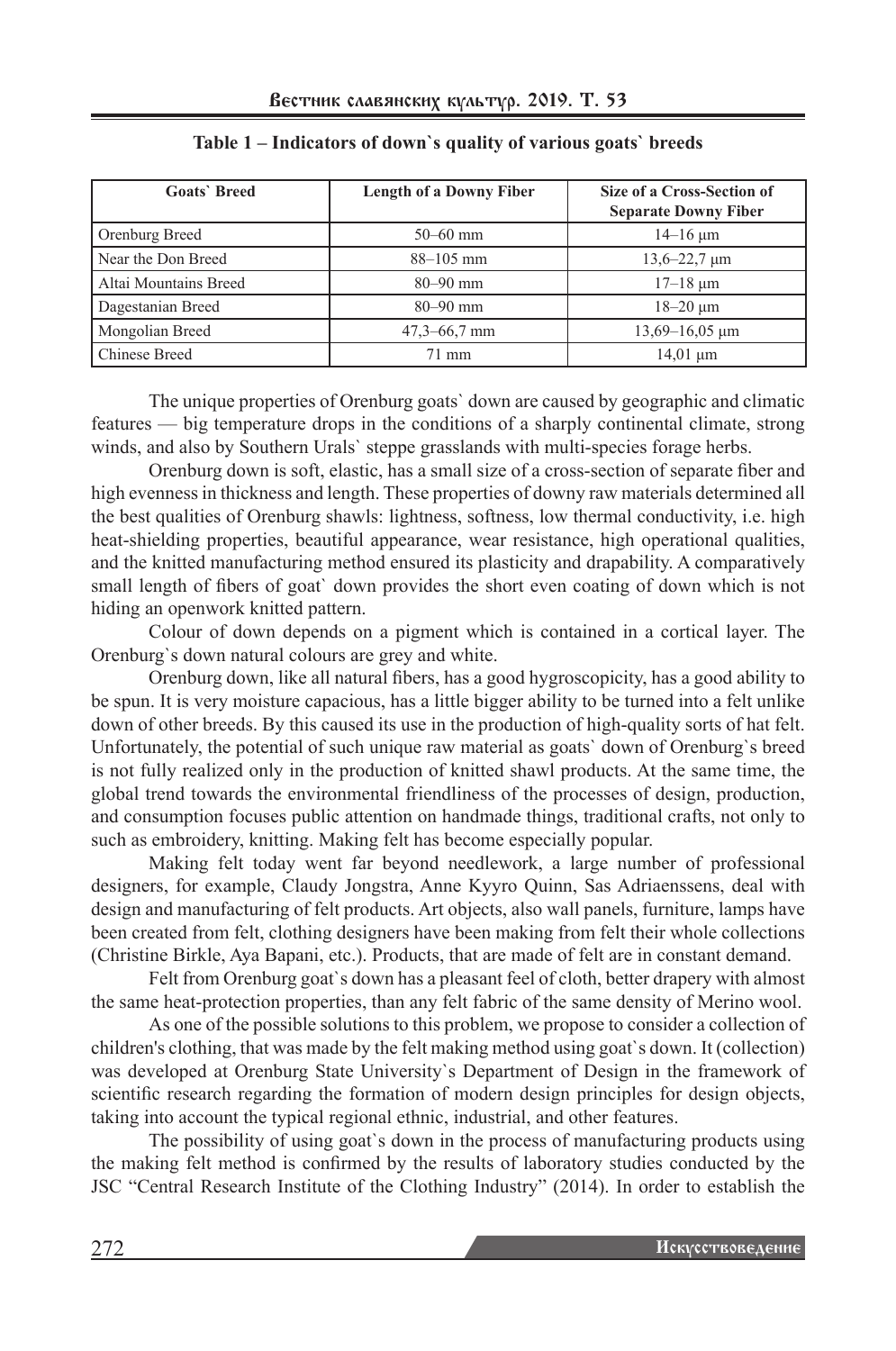appropriateness of using elements from goat`s down in the design of clothing for various purposes, two samples of nonwoven fabric (that were produced by making felt method) were provided to the laboratory to determine the air permeability and total thermal resistance.

Sample No. 1 is made of wool produced by the Trinity worsted factory "Australian Merino Light Blue". Sample No. 2 was made from Orenburg`s breed goats` down of the natural colour that undergone combing, belonging to LLC "Guberlinskoye gene pool goats' raising farm", Certificate of Conformity No. 1558845. The surface density of the samples was 213 g / m2.

Climatic conditions of the tests complied with GOST standard 10681-75 "Textile materials. Climatic conditions for conditioning and testing of samples and methods for their determination". Normative documentation used during the tests included GOST standard 12088-77 "Textile materials and products from them. Method for determining air permeability", GOST standard 20489-75 "Materials for clothes. Method for determining the total thermal resistance". The following results were received (table 2): samples No. 1 and No. 2 have insignificant discrepancies in terms of total thermal resistance and a significant difference (1, 3 times) in terms of breathability in favour of sample No. 2. This allows us to conclude about the best heat-shielding properties of the sample No. 2. Sample No. 2 gives a soft, silky feeling of cloth, has the grey colour of a pleasant natural shade, which indicates its high aesthetic qualities (aesthetic qualities were evaluated organoleptically) and allows to be recommended for product development for various purposes using the making felt method, which corresponds to the vogue eco-style direction in garments.

| $N_2$<br>of the item | Name of the indicator, unit of measure                                                     | Samples of materials |                        |
|----------------------|--------------------------------------------------------------------------------------------|----------------------|------------------------|
|                      |                                                                                            | $N_2$ 1              | $\mathbb{N}^{\circ}$ 2 |
|                      | Drapeable, %                                                                               |                      |                        |
|                      | Air permeability, dm3/m2•SEC                                                               | 715                  | 544                    |
|                      | Total thermal resistance, м<br>$2x^{\circ}$ SEC/W (under conditions of natural convection) | 0.229                | 0,218                  |

**Table 2 – The results of testing materials` samples**

Thus, based on the data about the absence in the assortment of felted products from goat down, results of laboratory studies of submitted samples fashion trends and creative intuition was developed a collection of children's clothes "Rambouillet". In the process of designing this collection, not only fashion trends were taken into account, but, first of all, the purpose (casual wear) and conditions of the intended operation (street, room) of developed products, physics and mechanical properties of raw materials (size of a cross-section of separate fiber, colour, ability to be turned into a felt) and features of production technology by the felting method (the possibility of making seamless models and models with a minimum number of seams).

The collection consists of 4 shoulder products (two belong to outerwear, two belong to the costume-dressing group of the assortment) for girls of the preschool age group, made by the felted method and intended for everyday wear during the autumn / spring-winter period (figure 1).

The range of the collection includes a cape, coat, jacket, and dress. Products are made using the technique of wet felting from goats` down and Australian merinos` wool.

| <b>History of Arts</b> |
|------------------------|
|------------------------|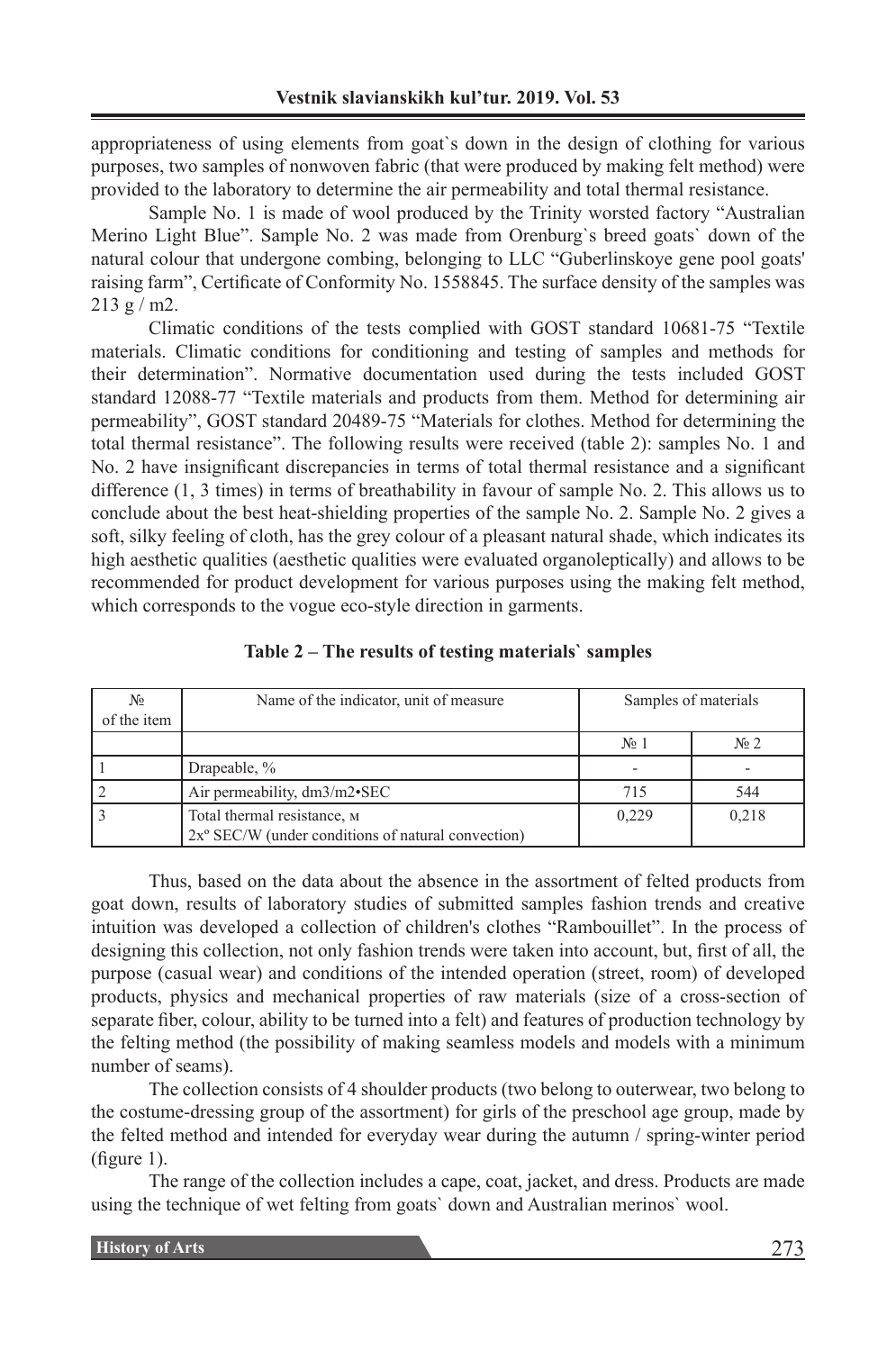Main shades of the collection are severe white, grey and blue. In the colour scheme of the collection, the law of nuance is in force, and in the light brightness solution, it is the law of contrast. Particular attention in the organization of colour composition was paid to the arrangement of dark and light spots, their configuration and size, as well as their proportionality for each individual model, and when looking at the collection as a whole.

Perforation of the felted canvas, appliqué of openwork felt elements, the ornamentation of the product, obtained in the process of felting, are used as a decorative finish.

Model number 1 is a two-tone grey-white cape trapezoidal silhouette, with a hood and a buckle on the buttons. At the bottom of the item and the edge of the hood, the cape is trimmed with large white festoons; on the front parts and back, there are large openwork white elements, which are integrated into a product during a felting. The cape is made of goats` down, as white trim is used sheep`s wool. The composition of the cape is subordinated to the general principle of the compositional construction of the collection models — the contrasting combination of dark and light colours, the presence of broad horizontal partitionments.

Model No. 2 is a two-tone grey-blue coat with a straight silhouette with button closure, a lowered shoulder line, a sleeve with a lapel, and a decorative felted collar of a fantasy shape. The coat has a visual horizontal partitionment along the upper part line into the grey (goats` down) and blue (Australian merino`s wool) parts. Details of the collar are decorated with appliqué — openwork ornaments of white felt.

Model No. 3 — a seamless jacket of a straight silhouette, with felted sleeves of greywhite colour, has a central fastener on the buttons, with a felted stand-up collar. Visually divided into three parts: two white and grey, the transition from one colour to another goes through blue, creating the "effect of degrade". The bottom of the jacket has a scalloped edge and is perforated. Picture of perforated elements is a reduced copy of drawings on the cape and coat. The jacket is made of goats` down, sheep wool is used as white and blue decoration.

Model number 4 is a white felted dress of a trapezoidal silhouette made from Australian merino sheep`s wool, without a collar, with a short sleeve-kimono. It is decorated with a large appliqué — openwork ornaments of blue felt, repeating the pattern of a cape, coat, and jacket.

The collection "Rambouillet" as one of the test samples is an example of possible variation of the assortment of clothes from goats` down and the specific properties of Orenburg`s goats` down to be used in the design of clothes, expanding the range of existing products.

Since the end of the twentieth century and to the present (the last 20 years), clothes made by various manufacturers based on Orenburg`s fluff shawls or with use of fragments of fluff shawls and gossamers have gained wide popularity. This was also made possible because of the activities of well-known Russian fashion designers (Valentin Yudashkin, Anna and Alexei Borodulina, Yuliya Seryogina, Anastasia Romantsova).

In the conditions of absence of methods of designing clothes with use of goat`s down and Orenburg`s fluff shawl clothing models for quite a long time were created on the basis of creative intuition. Unfortunately, such products do not always comply with the traditions of the handcraft, including the fundamental compositional and constructive principles.

Also, there are no design proposals on the market for combining Orenburg down, the Orenburg`s "gossamer" with felt in various felting techniques. Continuing the experiment to expand the use of goat down and as one of the possible solutions to this problem, we propose to use in the process of designing and evaluating a product or a collection of products for compliance with the traditions of the ODYNT a theoretical and methodological model for the design concept of products for the down yarn works of the Orenburg region (TMM).This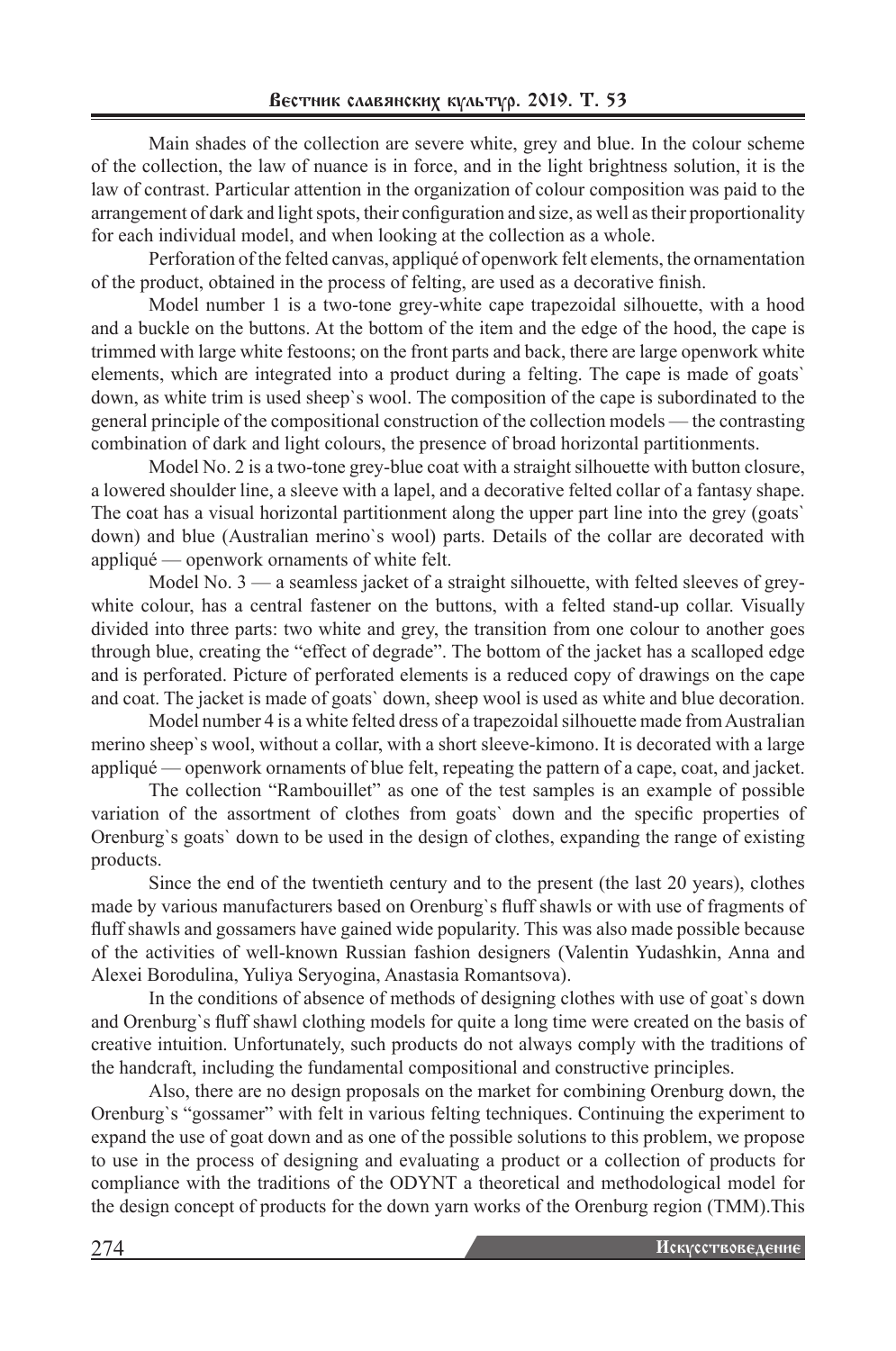model has been developed at the Department of Design of Orenburg State University on the basis of art and designing analysis (ADA) of 337 shawl/ kerchief handmade and machinemade assortment during the past 100 years. TMM represents the list of the main composite elements and the means that can be met in classical production of the handcraft, and has the form of a chain from 22 positions: geometric shape (rectangle)  $\rightarrow$  geometric shape (triangle)  $\rightarrow$  division lines in direction (vertical)  $\rightarrow$  division lines in direction (horizontal)  $\rightarrow$  division lines by character (curvilinear)  $\rightarrow$  division lines by character (rectilinear)  $\rightarrow$  division lines by character (unbroken)  $\rightarrow$  division lines by type (constructive-decorative)  $\rightarrow$  rhythm, expressed decorative (straight uniform)  $\rightarrow$  rhythm, expressed constructive-decorative (direct  $uniform) \rightarrow r$ hythm, expressed structurally decorative (smooth continuous straight uniform)  $\rightarrow$  symmetry (expressed structurally decorative)  $\rightarrow$  asymmetry (expressed constructivedecorative)  $\rightarrow$  base material colour (white)  $\rightarrow$  the colour of the decorative finish (white) $\rightarrow$  the colour of the decorative finish (grey)  $\rightarrow$  colour decorative finishing (warm)  $\rightarrow$  contrast (in the direction of the lines)  $\rightarrow$  nuance expressed in lightness  $\rightarrow$  identity (in the direction of the lines)  $\rightarrow$  proportional divisions ("Golden Ratio")  $\rightarrow$  composite accent, expressed constructively decorative. It should be noted that for the creation of design products, in which concept the principles and traditions ODYNT lay down, a full match with the elements of the presented model is desirable, but not necessary. Combinations of ADA positions can be arbitrary, leaving room for the designer's imagination.

For the purpose of approbation of the offered model and on the basis of the data obtained as a result of the analysis of the range of products made with use of goats` down of Orenburg`s breed at the Department of Design of Orenburg State University has been developed a collection of elegant clothing "Violet" (figure 2).

The collection is developed as an experiment on a compound of felt and Orenburg`s "gossamer" for the purpose of expansion of the range of the fluff products made on the handcraft and considering original culture, features, and possibilities of Orenburg region. Felt products are produced in various methods: wet felting, dry felting, nuno felting (felting on silk).

During the process of designing this collection was taken into account not only the source of inspiration (woman-"flower" 50-is of  $20<sup>th</sup>$  century), but, first of all, the purpose (elegant clothes), as well as the physical and mechanical properties of the raw materials (size of cross-section of separate fiber, colour, the ability of down and wool fibers after exposure to high temperature, humidity, and some chemicals, closely intertwine, forming a dense mass) and features of manufacturing technology by the felting method (the possibility of making seamless models and models with a minimum number of seams In accordance with the purpose, the main function of the collection that has been developed was aesthetic [3]. This allowed the authors not to limit themselves in the process of work with the utilitarian framework for the operation of future products and to create complex, "rich" models in terms of decoration.

Collection "Violet" is 5 ensembles of elegant women's clothing for the youth group of consumers. The model range of the collection includes jackets, skirts, pants, blouse, corsage, dress. The collection is complemented by handmade accessories made of felt: hats; hairpins with boutonnieres of felt flowers; belts made of felt; bags made of felt, decorated with "gossamer's" fragments and bouquets of felt flowers.

Main colours of the collection are blue, austere white, mint green, pink and lilac, purple. The colour range of the collection is based on a combination of both similar and contrasting shades of colour and lightness.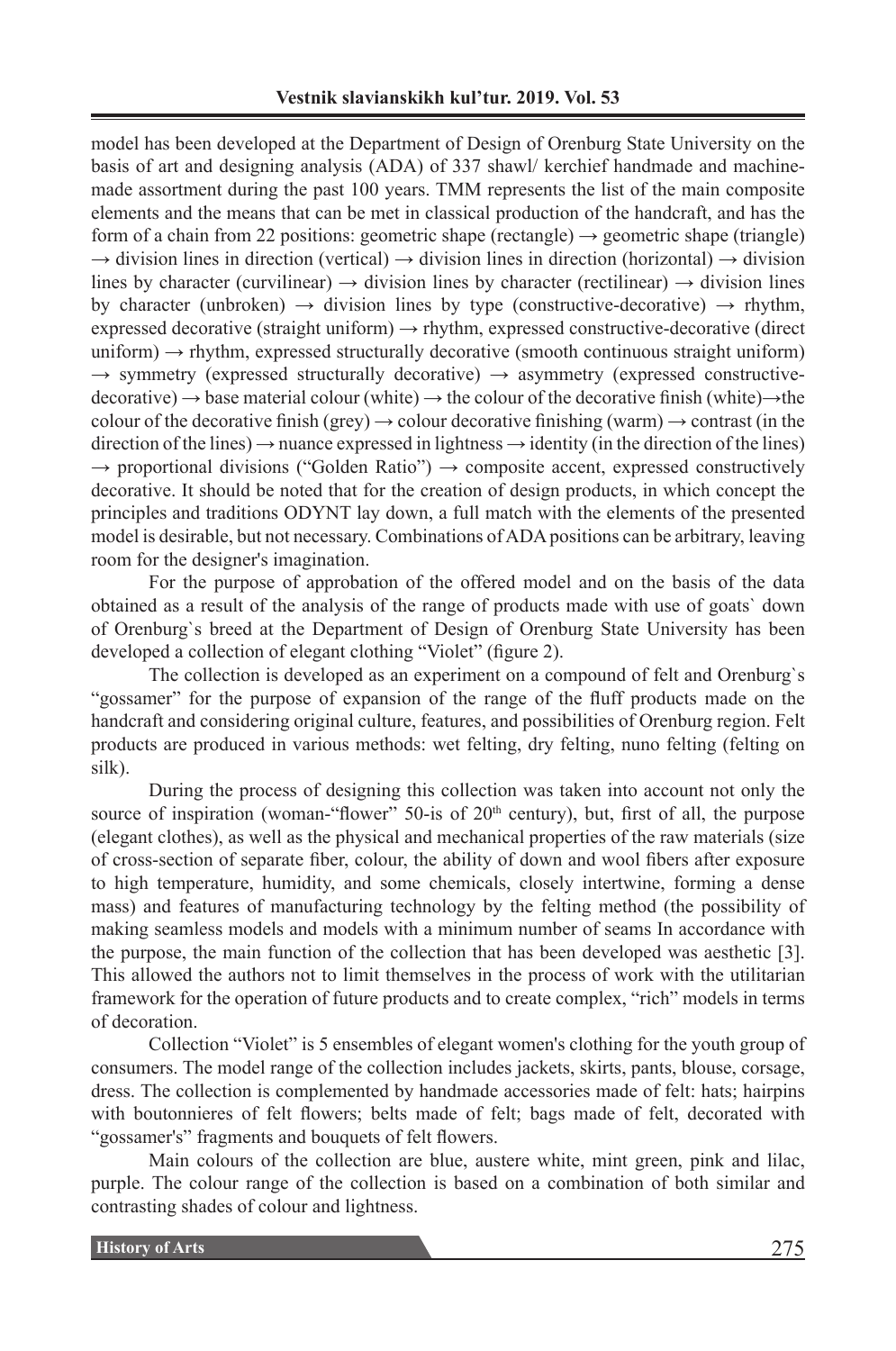A significant compositional technique of the collection is the use of traditional Orenburg`s down shawl ornament (zigzag ornament on a blouse, zigzag ornament and rhombic pattern on a white chiffon skirt and dress), as well as fragments of the shawl.

Model number 1 (figure 2 B) is a felted ensemble of blue-white colour from a jacket and skirt. Jacket of the fitted silhouette, with the lowered line of a shoulder, a long sleeve, the central fastener on buttons, a bottom of a sleeve and a bottom of a jacket are trimmed by a white flounce which passes into a flounce collar, the border of transition of blue colour to white is decorated by strands of down yarn that enhances "effect of degrada", typical for multi-colour felt products. The back of the item and the frontal part of the armhole of the item are trimmed with a fragment of white colour gossamer. The half-circle skirt is ankle-length; the bottom is trimmed with a wide white stripe and a white downy thread by analogy with the jacket. The ensemble is made using the technique of wet felting; the gossamer is connected to the product manually (by sticking) according to the principle of dry felting.

Model No. 2 (figure 2A) includes a mint-coloured felt jacket and purple "cigarette" pants. The jacket has a fitted silhouette, with a short sleeve-kimono, and a central fastener on the buttons. The bottom of the jacket and sleeves are trimmed with a white flounce, which turns into a flounce collar, the transition border of green to white is decorated with threads of downy yarn, and the edges of the flounces have a pink tint. The back and sides of the item are trimmed with a pink-lilac gossamer fragment. Narrow trousers are ankle-length and trimmed with pink-lilac gossamer inserts at the bottom.

Model number 3 (figure 2B) consists of a light blouse and a violet-white two-tone skirt. Silk blouse straight silhouette with a V-neck, with a flap, a lowered shoulder line, wide sleeves ¾, assembled with an elastic band, decorated with a wavy pattern of wool and white downy yarn thread. The ornament repeats the configuration of the serrated edge of the gossamer and is located at the neck, armhole, and sides of the item. The technique of decorative trimming — nunofelting. A narrow purple skirt with a high waistline, double frill — "basque", with a length of mid-calf is trimmed at the bottom with a fragment of white gossamer. The lower Basque is also a fragment of the border of the white gossamer. The ensemble is complemented by a yellow hat with flowers and a belt made of mint-coloured felt, which gives dynamism and playfulness to the image.

Model number 4 (figure 2B) is a two-tone dress of an X-shaped silhouette, cut off along the waistline, with a narrow-fitted bodice and a wide puffy skirt, with a square neckline, short sleeves-kimono and a basque along the waistline. The white dress on the back, the sides of the bodice, the sleeves is trimmed with a pink-purple gossamer. The central part of the bodice and skirt, as well, as the bottom of the item have a decorative trim of wool and downy thread of pink colour. The ornament repeats the configuration of the serrated edge of the gossamer and its rhombic pattern. The technique of decorative decoration — nunofelting. The dress is complemented with a belt of bright lilac felt.

Model number 5 (figure 2G) is an ensemble of two-tone felt corsage and a puffy white skirt. Felted corsage of dark blue colour is trimmed on the top and bottom with a double white flounce, on the front part of the item the flounces pass along the lines of relief seams. Lower flounce is a fragment of the gossamer. The half-circle skirt is ankle length and decorated with an ornament of wool and white downy thread. The ornament repeats the pattern of a gossamer and is located on the entire surface of the item. The technique of decorative trimming is nunofelting.

With the aim of obtaining the characteristics of the compositional and structural arrangement of the models in this collection, as well as to check its conformity with the basic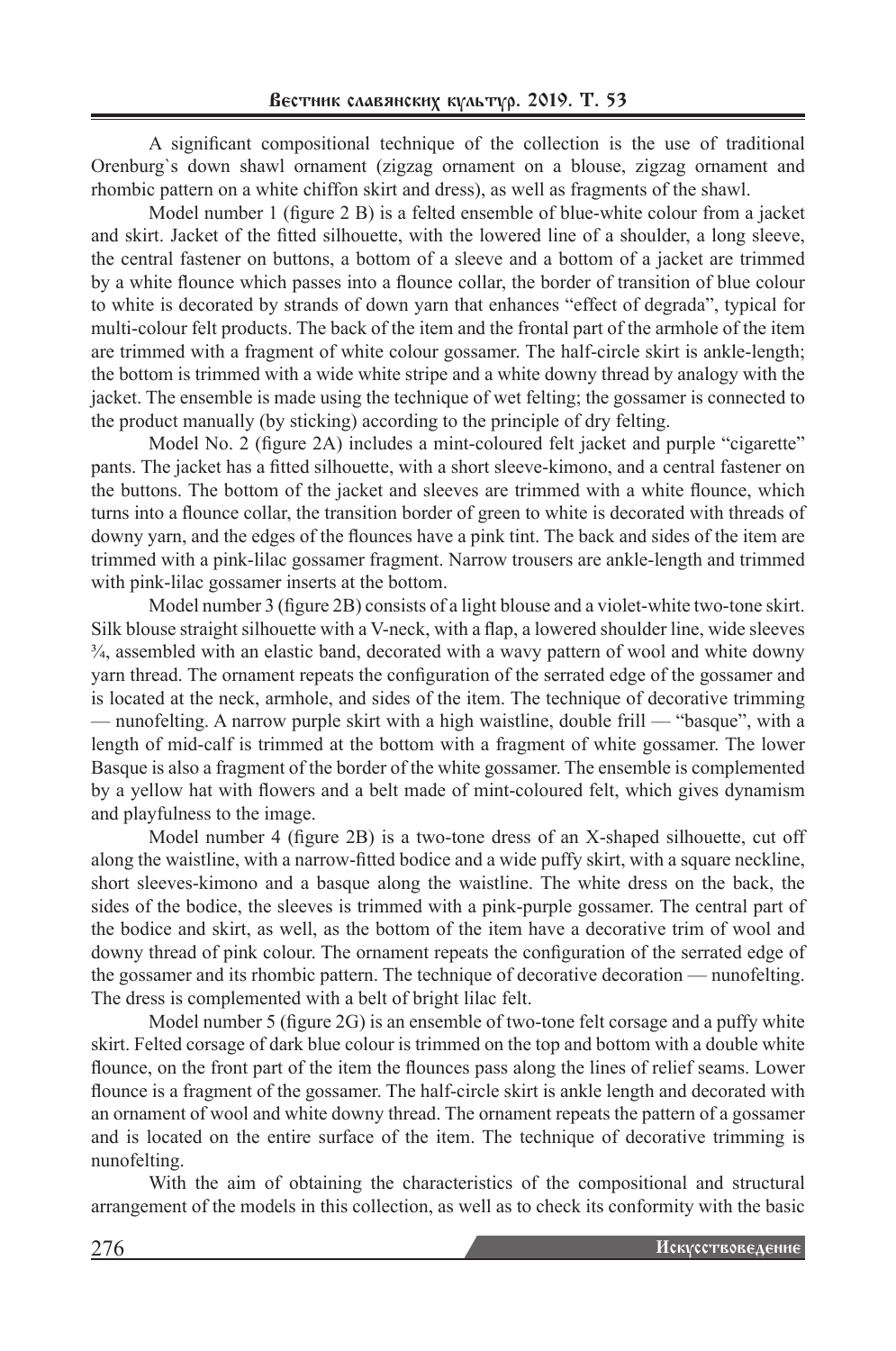compositional principles and traditions ODYNT, was produced the art and design analysis (ADA) using the method of Saveelyeva I. N., Doctor of Art History, developed by the All-Russian Research Institute of Technical Aesthetics for the study of objects of national and modern clothes [2]. Earlier only various authors` products created on the basis of personal creative experience without any methodical recommendations to the design of models with use of goats` down of Orenburg`s breed [4] were undergone to a similar procedure.

ADA included the following positions: geometric view of the form, varieties of lines of divisions in the direction, appearance, nature, types of rhythms in different expressions, symmetry-asymmetry of the composition solution, colour, the law of contrast-nuance-identity, proportional relations, compositional accent, its location and the form of its expression (77 positions) [4]. The fragment of the list of positions is presented in symbols to figures 3, 4.

The following results were received.

In contrast to the rectangular shape of downy shawls, the "Violet" collection is dominated by the clinging silhouette form (44%), as well as a combined (22%), which is a combination of a tight bodice and an expanding bottom, which most corresponds to the style of the 50s of the twentieth century.

Also, as well as in the composition of shawls products, in the composition of models of a collection horizontal lines of partitionings (78%) due to horizontal arrangement of the decorative finishing including or imitating a border of fluff shawls most often meet. The effect of horizontal partitionings is also amplified by the existence of one — and multi-layered flounces.

In models of a collection straight lines (83%) continuous (89%) lines of partitionings as the simplest in processing and corresponding to Orenburg down yarn knitting shawls, ornamental lines prevail.

As well as in a classical shawls' product, in the "Violet" collection constructive and decorative lines of partitionings (72%) dominate as the most functional.

Unlike the shawls the composition of the collection models is based on smooth continuous straight, evenly rhythms (78%), straight, evenly (28%) и radial and ray, (17%) rhythms of decorative nature (flounces, zigzag shawl border, and ornament "gossamer"). Constructive-decorative rhythms typical for the products of the craft are also quite common in collection models: radial and ray, straight, evenly (39%) and smooth continuous based on straight evenly lines (33%). This is mainly due to the design of the bottom of products, necklines, sleeves, flounces, and fragments of "gossamer".

As well as in shawls, symmetry prevails in the given collection and carries constructive and decorative (100%) and decorative (100%) character.

Cool shades (67%) of turquoise, lilac, purple, achromatic white and a small amount of warm beige colour (11%) has been included in the colour gamut of basic materials, in accordance with the source of inspiration and fashion trends at the time of creating the collection. Despite the fact that the colour range of the collection has a cold gamut, rather than the white-grey achromatic that is characterized by shawls products the collection contains a large amount of white: 22% of the basic material and 78% of the decorative finishes are white, which corresponds to one of the main trends of the craft.

In models of the collection, by analogy with shawls products, the most common contrast is in the direction of partitioning lines (61%), but also the greater frequency of occurrence is a contrast in the form (56%), in the texture (50%) and in lightness (44%). The contrast in the direction of lines more is a consequence of horizontal arrangement of a decor regarding constructive and constructive and decorative lines of partitionings and uses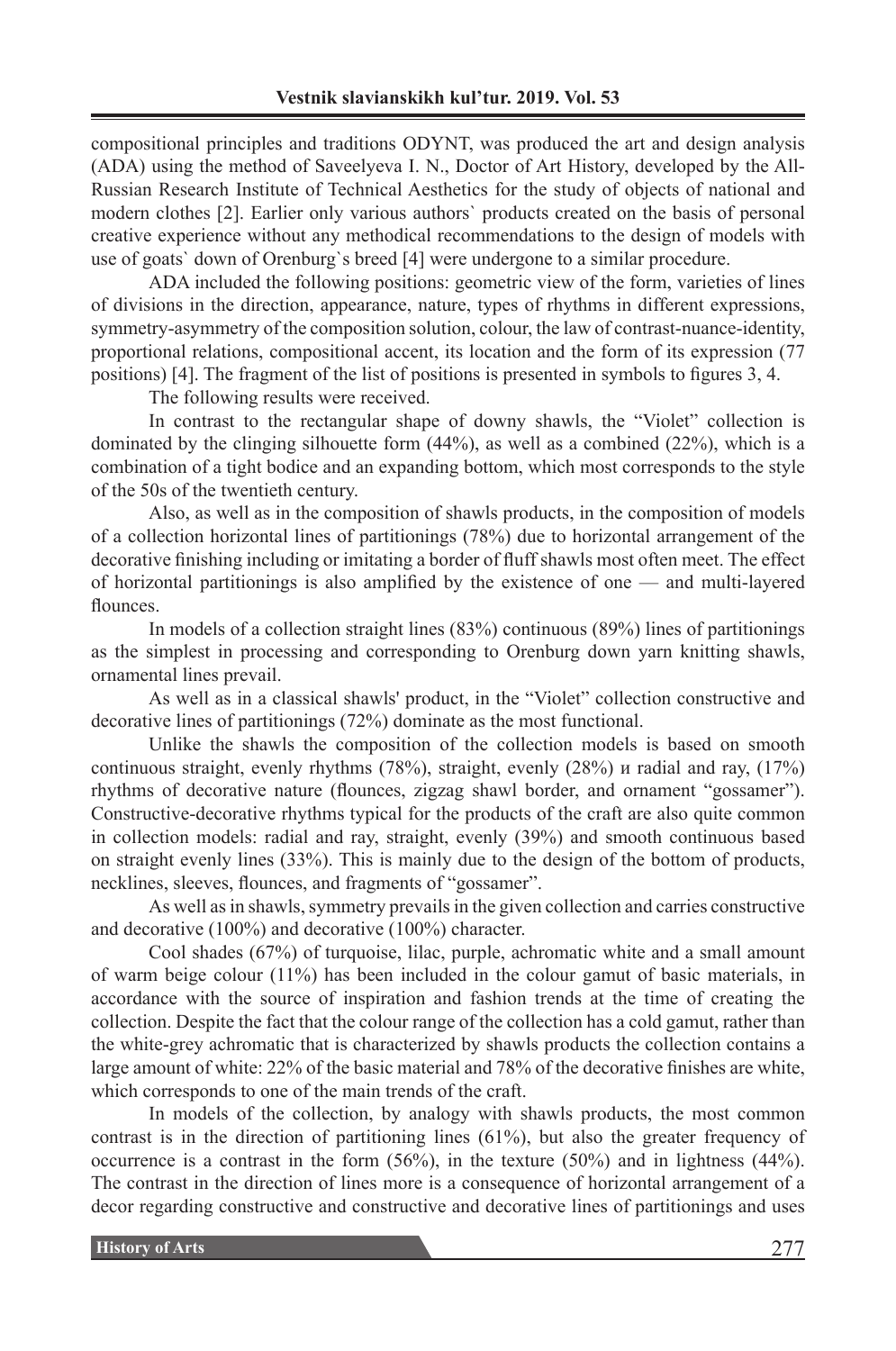of openwork panels of downy shawls with their precise geometrical ornament. The contrast in shape is caused by the presence of volumetric details in narrow tight-fitting products (manytier resplendent flounces, wide frills — basques, sleeves). The contrast of textures can be explained by the combination of various techniques of manufacturing of products: wet and dry felting, felting on silk (nunofelting), when next to the smooth surfaces of natural silk there are openwork fragments of "gossamer", woolen felt, down thread.

The identity in shape (44%) is shown in multiple repetitions of many-tier flounces in finishing of various products of a collection.

In contrast to shawls products, most of the collection models are based on their proportional partitionings not "Golden Ratio", but the arithmetic proportion (33%). This can be explained by the need for "adjustment" of the ornament of shawl products to the sizes and proportions of a human`s figure.

The composite accent in products of a collection is mostly often expressed decoratively (89%), constructive (72%) and in lightness (72%). This is caused by a large number of decor (fragments openwork gossamer, felted ornament), the presence of flounces, fantasy-shaped collars, the contrast between the dark colour of the main product and the light, often white colour of the decorative trimmings.

The numerical values of some of the above parameters can be visualized graphically (figure 2), where the blue line is the result of the ADA of the models of the collection, the numerical values of the frequency of occurrence in percent are marked on the vertical axis, and the positions of the ADA are indicated on the abscissa axis. Due to a big volume of the study and the limited format of this article, the graphical interpretation of the ADA results in Figure 2 is presented fragmentarily.

To determine the compliance of the collection with the traditions of craft, a chain of maximum values was determined in each of the groups of positions of ADA (figure 2, red line): geometric shape (tight-fitting)  $\rightarrow$  lines of partitionings in the direction (horizontal) the lines of partitionings on the character (continuous)→lines of partitionings by the type (structurallydecorative)  $\rightarrow$  rhythm, expressed decoratively (smooth continuous straight, evenly)  $\rightarrow$  the rhythm of expressed structural-decorative (radial and ray on the basis of straight, evenly)  $\rightarrow$ the symmetry (expressed decoratively)  $\rightarrow$  the symmetry (expressed constructive decoratively)  $\rightarrow$  colour of the main material (chromatic cold)  $\rightarrow$  the colour of decorative trimming (white)  $\rightarrow$  contrast (in the direction of the lines)  $\rightarrow$  nuance expressed in lightness $\rightarrow$ identity (in form)  $\rightarrow$  proportional partitionings (arithmetic proportion)  $\rightarrow$  the composite accent expressed decoratively (15 positions).

At Figure 4 a fragment of a histogram is presented illustrating the results of combining positions of the theoretical and methodological model of the design concept of products of ODYNT (red columns) and the general ADA of the collection (blue columns). As the chain of maxima for a collection made 15 positions, and the chain of TMM has 22 positions, the chain of the smallest length is taken for 100%. Data show congruence of the maximum values of positions of an ADA collection to TMM chain elements on 7 indicators.

Congruence maximum values in each position group with ТММ goes on 47% of positions; the results of ADA show us that the collection "Violet", undoubtedly, is a continuation of the ODYNT traditions at the new evolutionary stage of its development. The tradition, in this case, is one of the components of the image. The collection completely corresponds to the stated appointment and in this sense is absolutely functional, performing the leading function — esthetic. The high artistic level of the collection is awarded diplomas and awards at prestigious costume design competitions.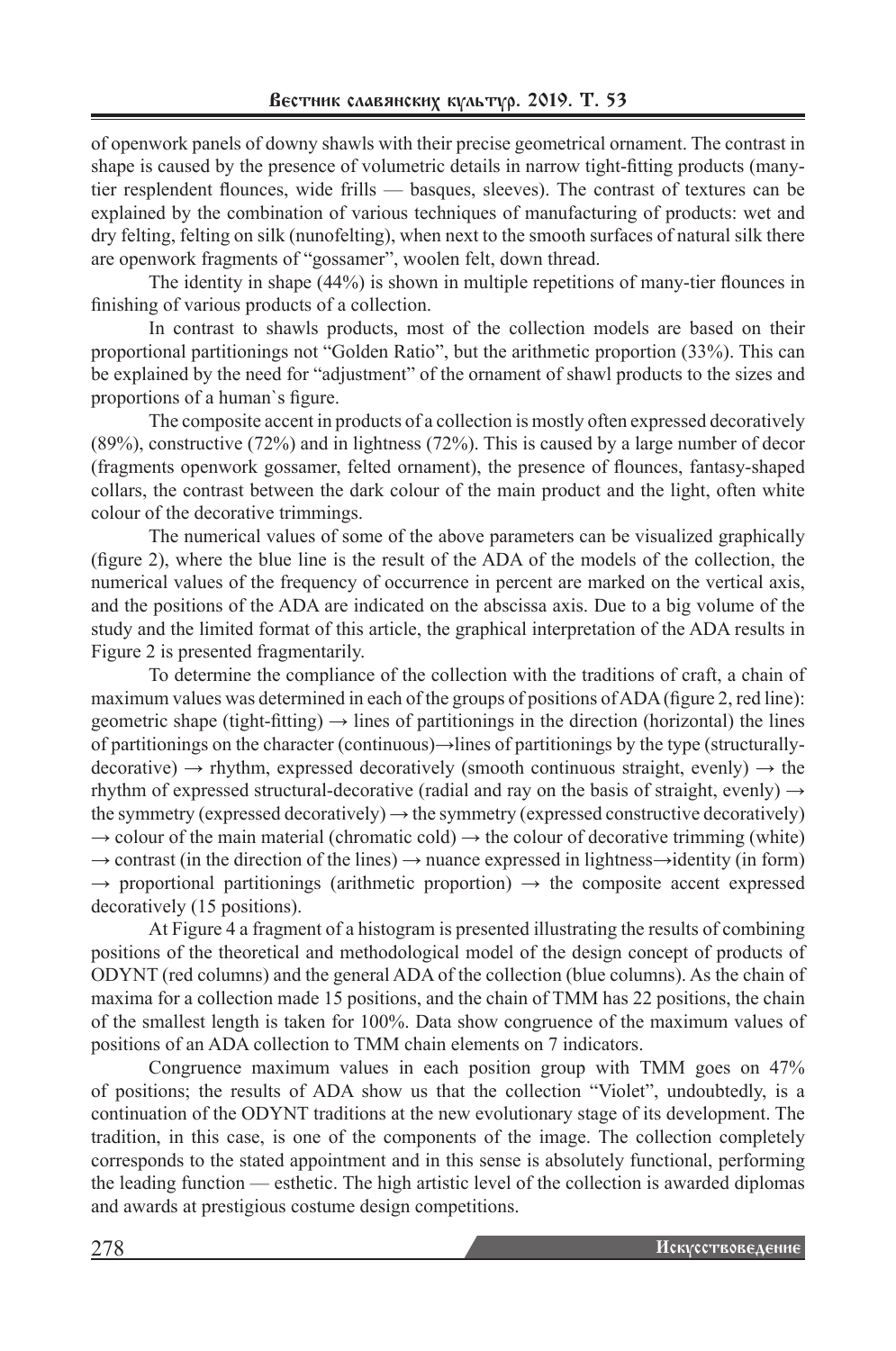Thus, the theoretical-methodological model of the design concept of products of Orenburg`s down yarn knitting works has been proposed by us and on its basis, the collection of elegant clothing is developed using different felting techniques in combination with fragments of Orenburg`s "gossamer". Successful testing of TMM has been carried out and its expediency has been revealed regarding the evaluation of products for compliance with the decorative craft traditions: the author's collection "Violet" corresponds to the traditions of Orenburg. TMM can be used as a tool for scientific proof of the belonging of new design developments to the traditions of Orenburg shawl/kerchief knitting, as well as a methodological guide to the design of products for a given purpose.

An experiment to create this kind of clothing contributes to resolving the contradictions between the innovative possibilities of the modern fashion design industry and their limited use in the production of domestic products; also, between the need to develop new variants of usage of raw materials of the Orenburg`s region and the insufficient highlighting of this problem in design theory and practice.

# **СПИСОК ЛИТЕРАТУРЫ**

- 1 *Савельева И. Н.* Народный костюм, форма, функция // Декоративное искусство СССР. 1967. № 11. С. 31–35.
- 2 *Савельева И. Н.* Художественно-конструкторский анализ одежды: лекция. М.: Изд-во ВЗМИ, 1983. 26 с.
- 3 *Яньшина М. М.* Определение функций изделий из козьего пуха (на примере Оренбургского пуховязального промысла) // Вестник славянских культур, 2018. Т. 47. С. 302–317.
- 4 *Яньшина М. М.* Художественно-конструкторский анализ плечевых и поясных изделий Оренбургского пуховязального промысла // Гуманитарные науки в современном мире: сб. науч. трудов по итогам Междунар. науч.-практич. конф., 10 сент. 2015 г. Уфа. Уфа: Изд-во ИЦРОН, 2015. С. 11–13.

### **REFERENCES**

- 1 Savel'eva I. N. Narodnyi kostium, forma, funktsiia [Folk costume, form, function]. *Dekorativnoe iskusstvo SSSR*, 1967, no 11, p. 31–35. (In Russian)
- 2 Savel'eva I. N. *Khudozhestvenno-konstruktorskii analiz odezhdy: lektsiia* [Art and design analysis of the clothing: lecture]. Moscow, Izdatel'stvo VZMI Publ., 1983. 26 p. (In Russian)
- 3 Ian'shina M. M. Opredelenie funktsii izdelii iz koz'ego pukha (na primere Orenburgskogo pukhoviazal'nogo promysla) [Definition of functions of goat`s down trades production (basing on the example of the Orenburg down-knitting trades)]. *Vestnik slavianskikh kul'tur*, 2018, vol. 47, pp. 302–317. (In Russian)
- 4 Ian'shina M. M. Khudozhestvenno-konstruktorskii analiz plechevykh i poiasnykh izdelii Orenburgskogo pukhoviazal'nogo promysla [Artistic and design analysis of shoulder and waist products of the Orenburg down-knitting trades]. *Gumanitarnye nauki v sovremennom mire: sbornik nauchnykh trudov po itogam Mezhdunarodnoi nauchno- prakticheskoi konferentsii, 10 sent. 2015 g. Ufa* [Humanities in the modern world: collection of scientific papers based on the results of the International scientific and practical conference, September 10, 2015 Ufa]. Ufa, Izdatel'stvo ITsRON Publ., 2015, pp. 11–13. (In Russian)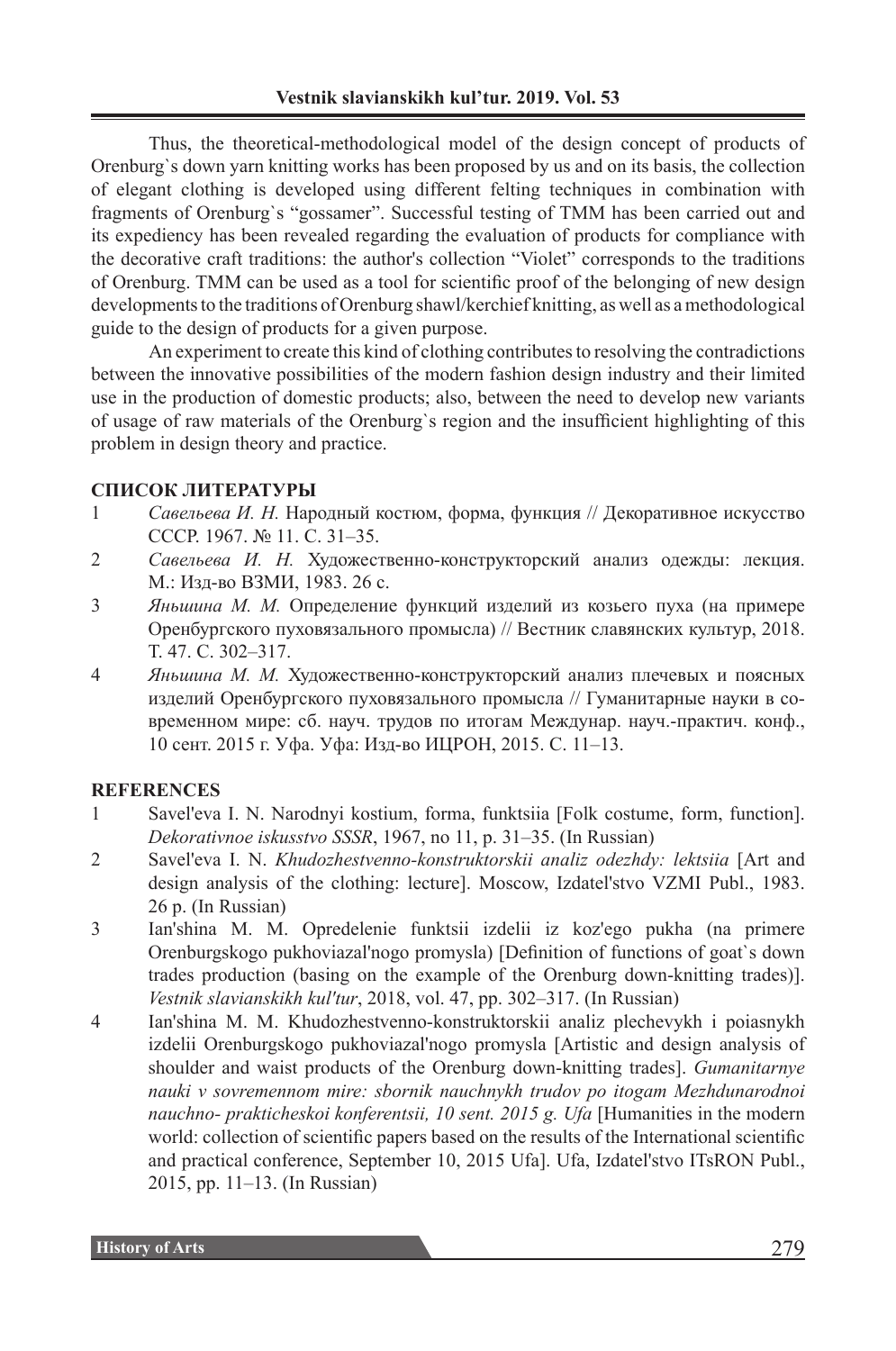

**Рисунок 1 – Коллекция «Рамбулье», авторы М. М. Яньшина, М. Свиридова Figure 1 – "Rambouillet" collection. The authors M. M. Yаnshina, M. Sviridova**



**Рисунок 2 (А, Б, В, Г) – Коллекция Violet, авторы М. Яньшина, Ю. Лежнина Figure 2 (A, B, C, D) – "Violet" collection, authors M. Yanshina, Yu. Lezhnina**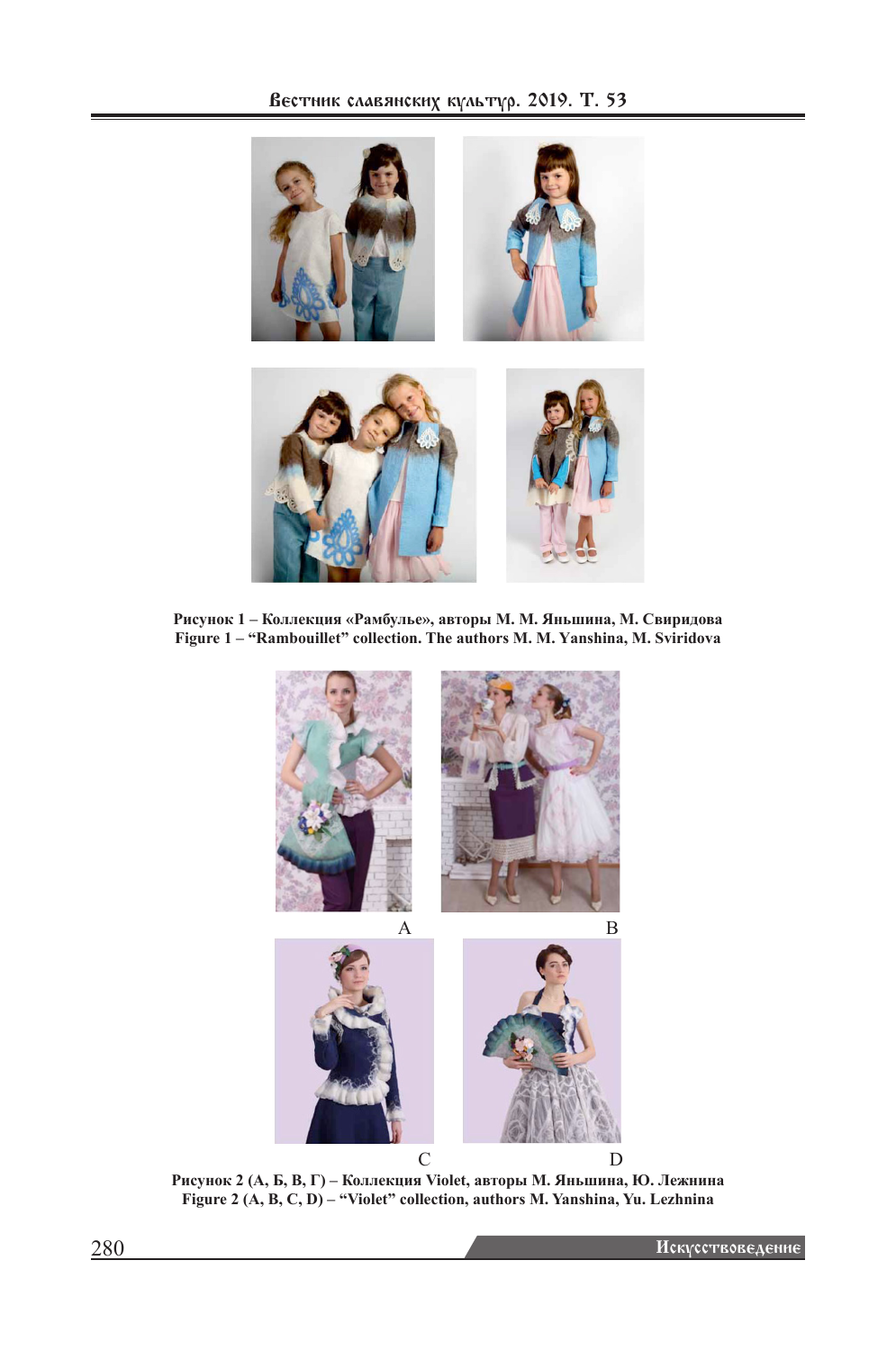



**Рисунок 3 – Фрагмент графического представления результатов художественно-конструкторского анализа коллекции Violet.**

**Линия синего цвета — результат художественно-конструкторского анализа коллекции Violet, линия красного цвета — цепочка максимальных значений в каждой из групп позиций художественно-конструкторского анализа коллекции Violet**

> **Figure 3 – The fragment of a graphical representation of the results of artistic and design analysis of "Violet" collection.**

**The blue line is a result of artistic and design analysis of the "Violet" collection, the red line is the chain of maximum values in each of the groups of positions of artistic and design analysis**

**of the "Violet" collection**



**Рисунок 4 – Фрагмент графического представления результатов совмещения цепочки позиций теоретико-методической модели дизайн-концепции изделий Оренбургского пуховязального промысла и цепочки максимальных значений художественно-конструкторского анализа коллекции Violet.**

**Столбцы красного цвета — цепочка позиций теоретико-методической модели дизайн-концепции изделий Оренбургского пуховязального промысла, столбцы синего цвета — цепочка максимальных значений в каждой из групп позиций художественно-конструкторского анализа коллекции Violet**

**Figure 4 – Fragment of a graphic representation of the results of combining a chain of positions of theoretical and methodological model of the design concept of Orenburg down-knitting trades` production and a chain of maximum values of artistic and design analysis of the "Violet" collection.**

**Red columns represent the chain of positions of theoretical and methodological model of the design concept of Orenburg down-knitting trades` production, the blue columns representing a chain of maximum values in each of the groups of positions of artistic and design analysis**

**of the "Violet" collection**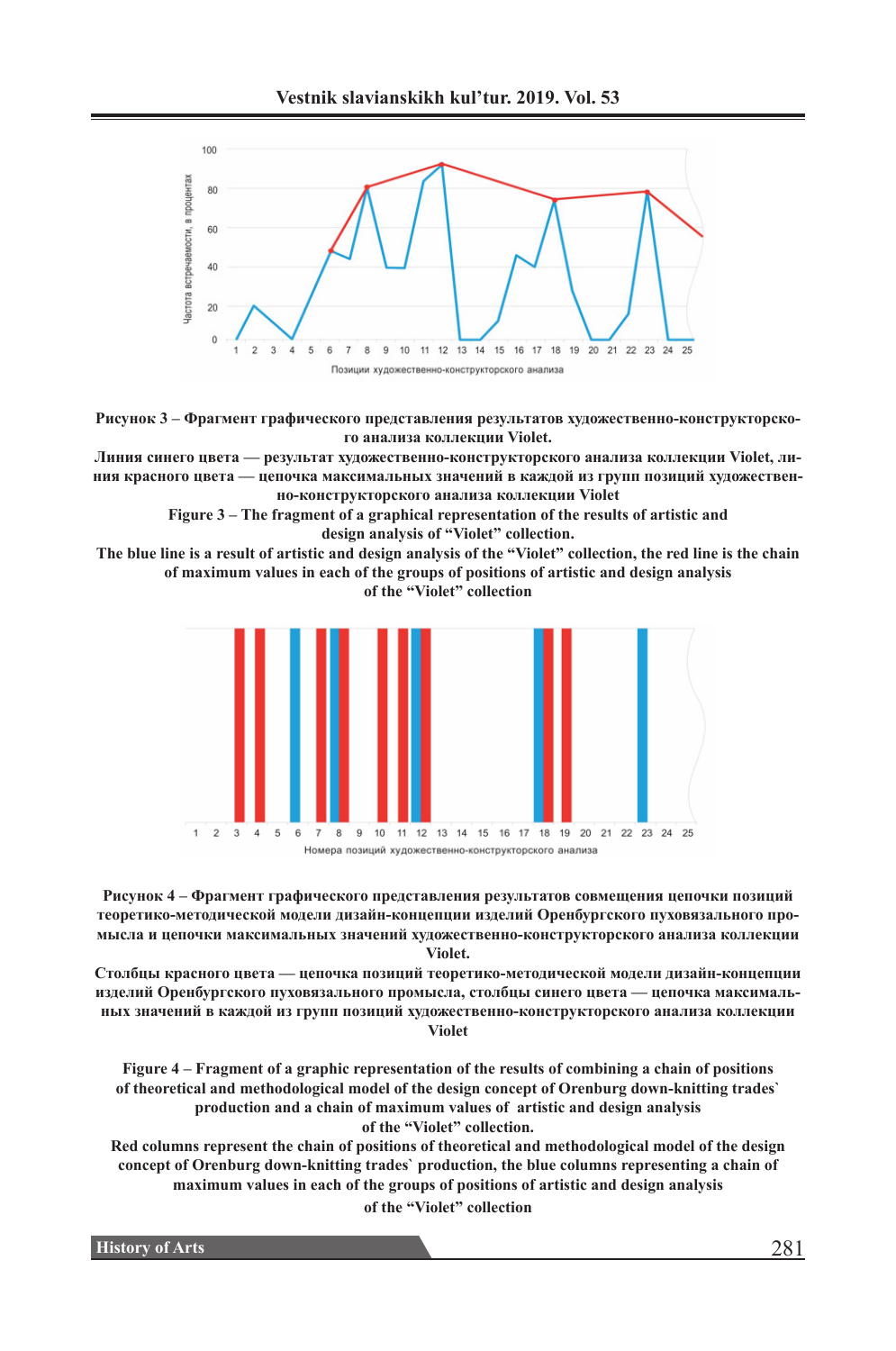## **Условные обозначения к рисункам 2, 3**

#### **Геометрическая форма изделия:**

- овальная;
- комбинированная;
- прямоугольная;
- треугольная;
- трапеция;
- прилегающая.

#### **Линии членений по направлению:**

- вертикальные;
- горизонтальные;
- наклонные.

#### **Линии членений по характеру:**

- криволинейные;
- прямые;
- сплошные;
- прерывистые;
- зигзагообразные;
- волнообразные.

### **Линии членений по виду:**

- конструктивные;
- декоративные;
- конструктивно-декоративные.

#### **Ритмы, выраженные декоративно:**

- прямой равномерный;
- пропорционально-последовательный;
- радиально-лучевой прямой равномерный;
- радиально-лучевой пропорционально-последовательный;
- плавный беспрерывный прямой равномерный;
- плавный беспрерывный пропорционально-последовательный.

## **Legend to figures 3, 4**

#### **Geometrical form of the product:**

- oval;
- combined;
- rectangular;
- triangular;
- trapeze;
- clinging.

### **Lines of partitioning in the direction:**

vertical;